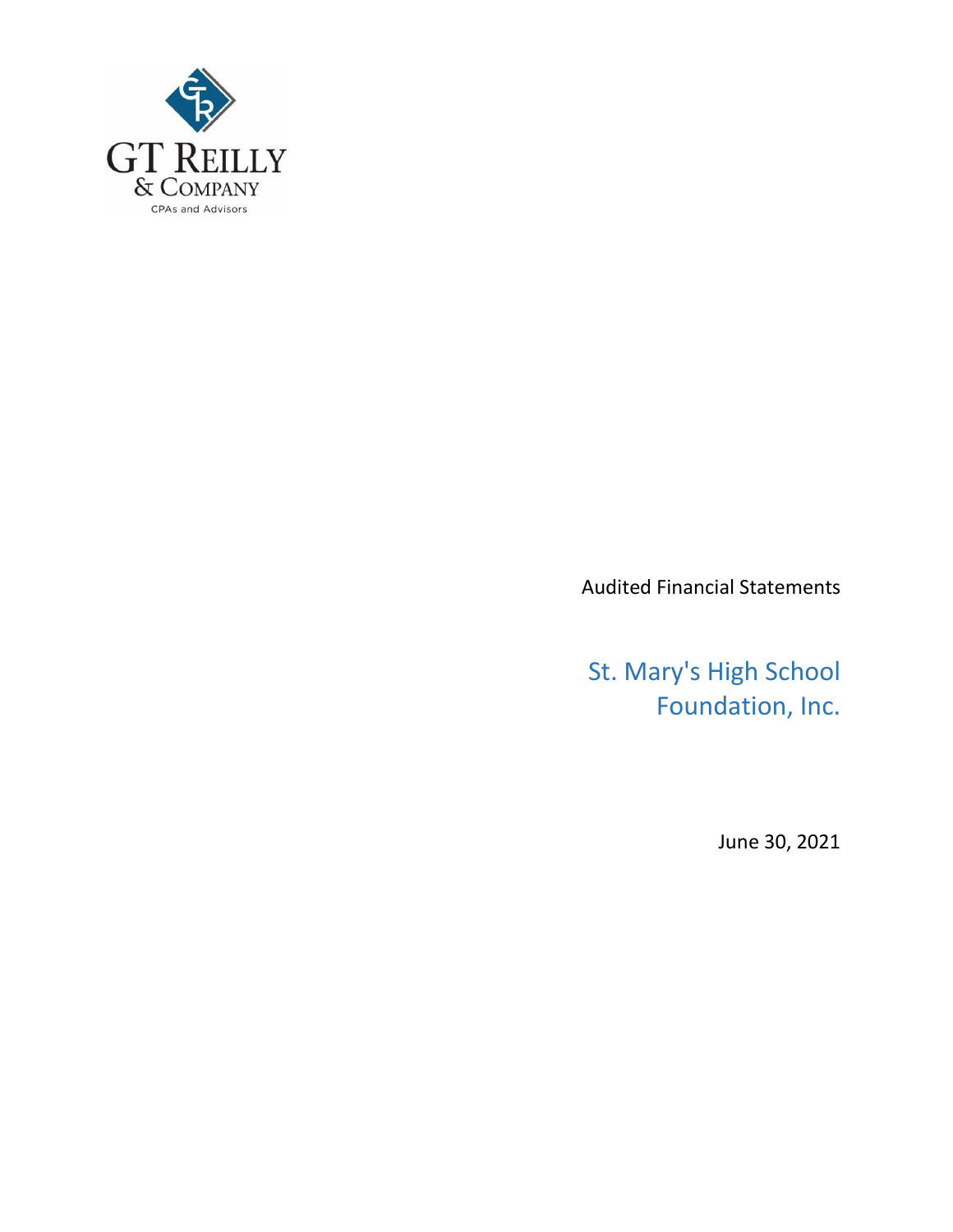# **Audited Financial Statements**

**June 30, 2021**

| INDEPENDENT AUDITORS' REPORT                       |   |
|----------------------------------------------------|---|
| AUDITED FINANCIAL STATEMENTS                       |   |
| STATEMENTS OF FINANCIAL POSITION                   | 2 |
| STATEMENTS OF ACTIVITIES AND CHANGES IN NET ASSETS | 3 |
| STATEMENTS OF CASH FLOWS                           | 4 |
| NOTES TO FINANCIAL STATEMENTS                      | 5 |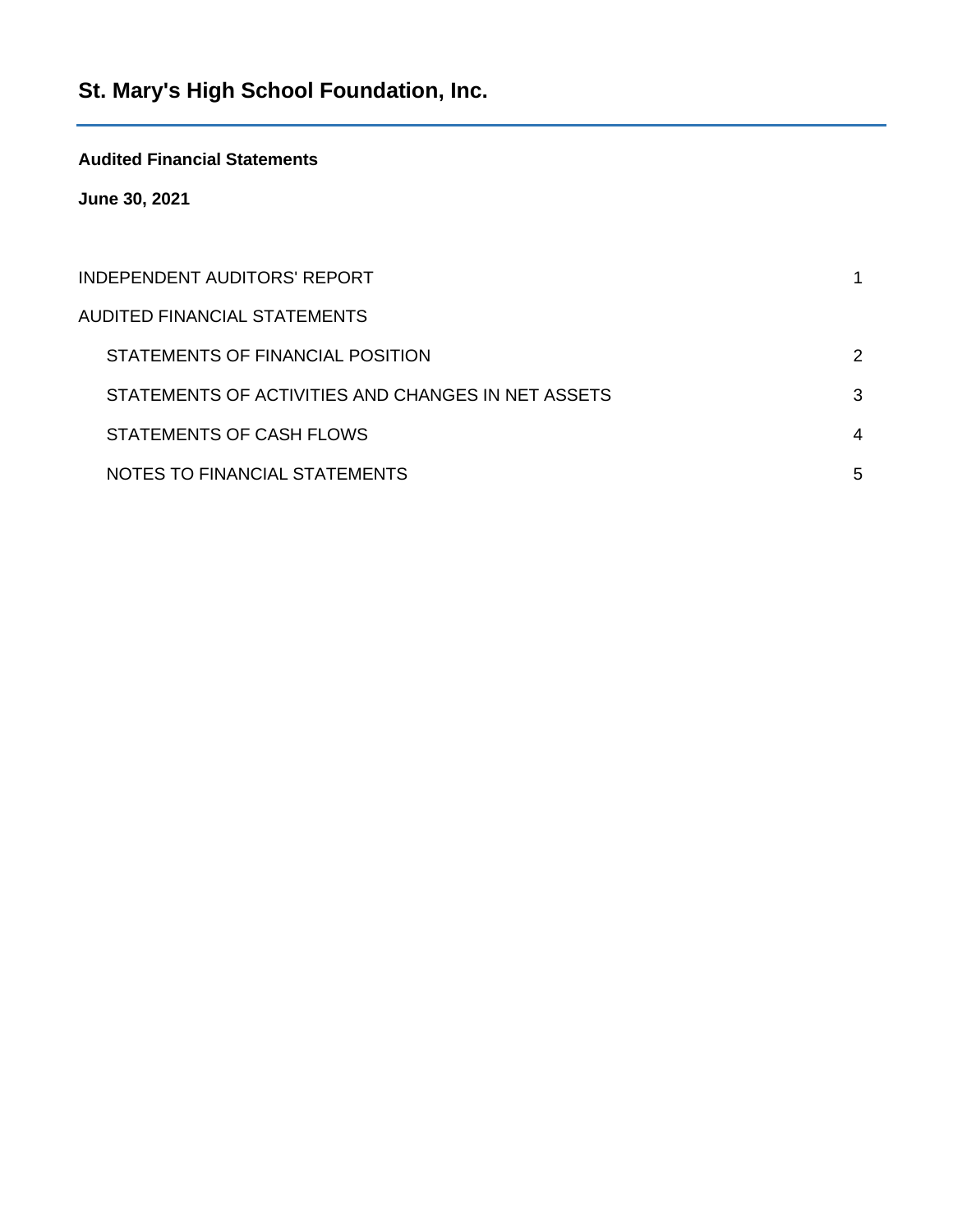

424 Adams Street, Milton, MA 02186-4358 T. 617.696.8900 / F. 617.698.1803 www.gtreilly.com

# **Independent Auditors' Report**

Board of Trustees St. Mary's High School Foundation, Inc. Lynn, Massachusetts

We have audited the accompanying financial statements of St. Mary's High School Foundation, Inc., which comprise the statements of financial position as of June 30, 2021 and 2020, and the related statements of activities and changes in net assets, and cash flows for the years then ended, and the related notes to the financial statements.

#### *Management's Responsibility for the Financial Statements*

Management is responsible for the preparation and fair presentation of these financial statements in accordance with accounting principles generally accepted in the United States of America; this includes the design, implementation, and maintenance of internal control relevant to the preparation and fair presentation of financial statements that are free from material misstatement, whether due to fraud or error.

#### *Auditors' Responsibility*

Our responsibility is to express an opinion on these financial statements based on our audits. We conducted our audits in accordance with auditing standards generally accepted in the United States of America. Those standards require that we plan and perform the audits to obtain reasonable assurance about whether the financial statements are free of material misstatement.

An audit involves performing procedures to obtain audit evidence about the amounts and disclosures in the financial statements. The procedures selected depend on the auditors' judgment, including the assessment of the risk of material misstatement of the financial statements, whether due to fraud or error. In making those risk assessments, the auditors consider internal control relevant to the Foundation's preparation and fair presentation of the financial statements in order to design audit procedures that are appropriate in the circumstances, but not for the purpose of expressing an opinion on the effectiveness of the Foundation's internal control. Accordingly, we express no such opinion. An audit also includes evaluating the appropriateness of accounting policies used and the reasonableness of significant accounting estimates made by management, as well as evaluating the overall presentation of the financial statements.

We believe that the audit evidence we have obtained is sufficient and appropriate to provide a basis for our audit opinion.

# *Opinion*

In our opinion, the financial statements referred to above present fairly, in all material respects, the financial position of St. Mary's High School Foundation, Inc. as of June 30, 2021 and 2020, and the changes in its net assets and cash flows for the years then ended, in conformity with accounting principles generally accepted in the United States of America.

A. T. Reney & Company

G.T. Reilly & Company

Milton, Massachusetts May 11, 2022

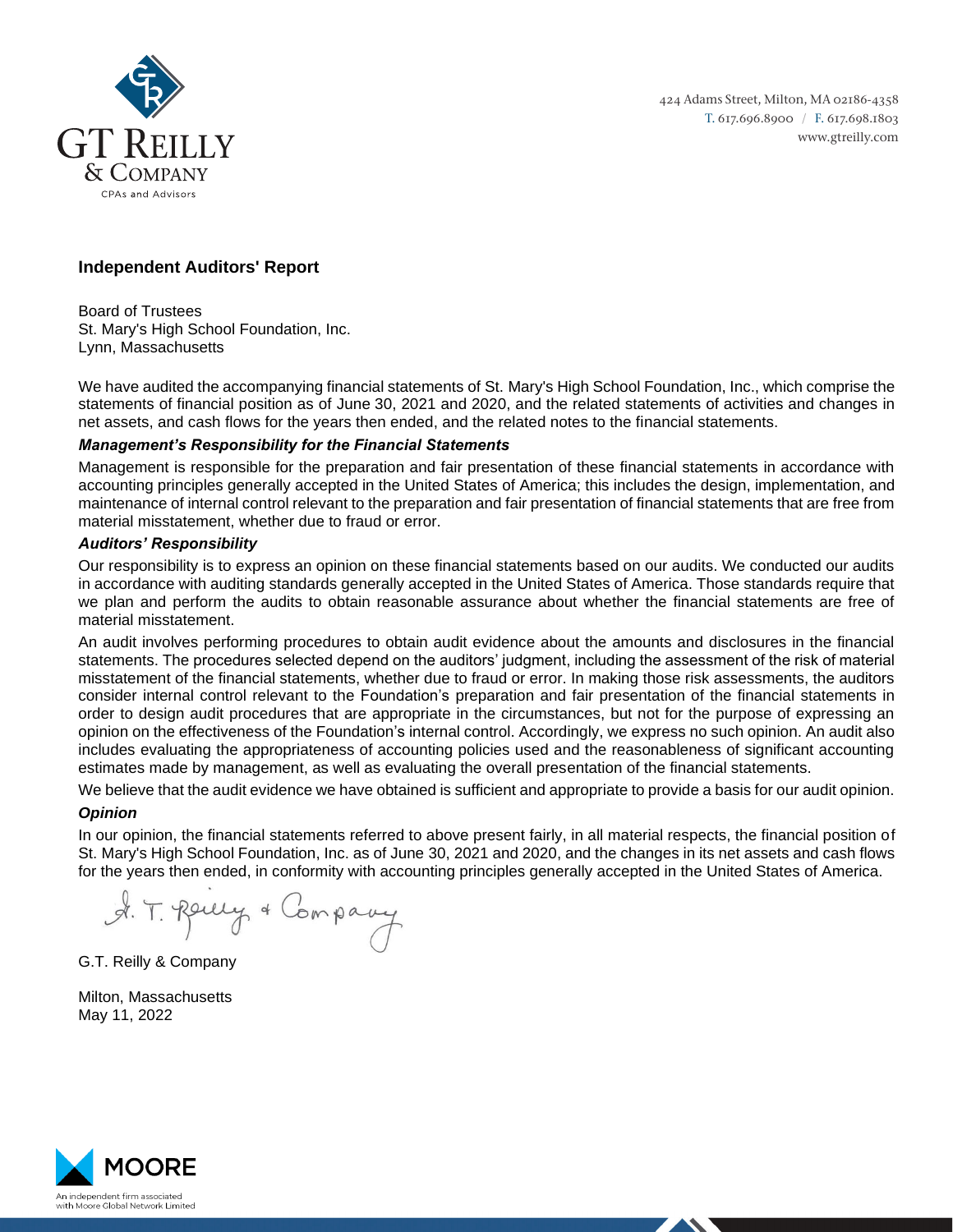# **Statements of Financial Position**

**June 30**

| <b>Assets</b>                            | 2021         | 2020         |
|------------------------------------------|--------------|--------------|
| Cash                                     | \$<br>28,352 | \$2,639,634  |
| Cash, restricted                         | 5,646        | 5,618        |
| Investments, at fair value (Note 3)      | 2,329,088    | 1,940,318    |
| Due from St. Mary's High School (Note 7) | 231,844      | 202,143      |
| Promises to give, net (Note 4)           | 441,112      | 884,848      |
| <b>Total Assets</b>                      | \$3,036,042  | \$5,672,561  |
| <b>Liabilities and Net Assets</b>        |              |              |
| Accounts payable and accrued expenses    | \$<br>8,626  | \$<br>10,225 |
| Net Assets (Notes 5 & 6)                 |              |              |
| Without donor restrictions               | 452,698      | 114,704      |
| With donor restrictions                  | 2,574,718    | 5,547,632    |
|                                          | 3,027,416    | 5,662,336    |
| <b>Total Liabilities and Net Assets</b>  | \$3,036,042  | \$5,672,561  |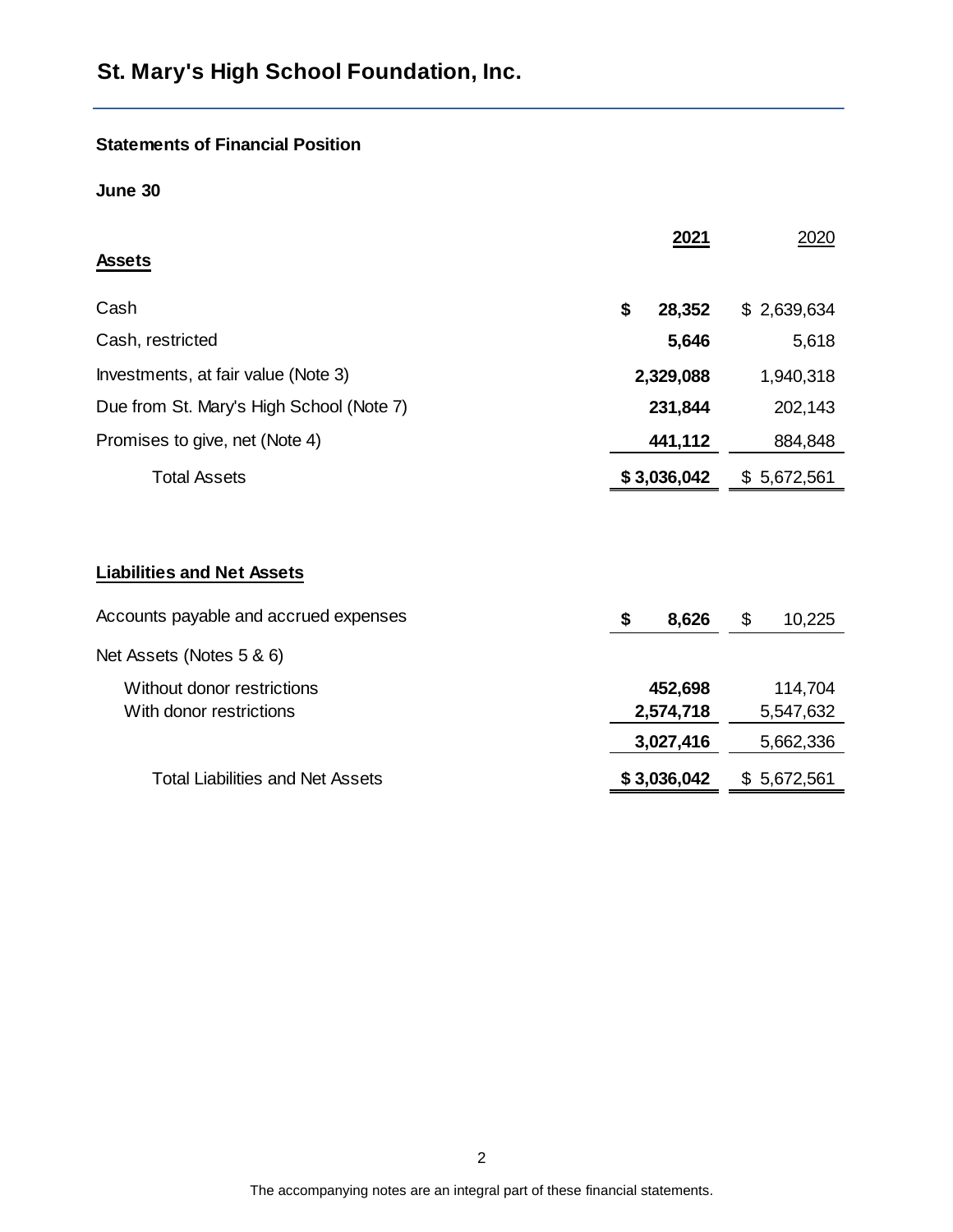#### **Statements of Activities and Changes in Net Assets**

#### **For the Years Ended June 30**

|                                                         |                      | 2021                |                |                      | 2020            |                |
|---------------------------------------------------------|----------------------|---------------------|----------------|----------------------|-----------------|----------------|
|                                                         | <b>Without Donor</b> | <b>With Donor</b>   |                | <b>Without Donor</b> | With Donor      |                |
|                                                         | <b>Restrictions</b>  | <b>Restrictions</b> | <b>Total</b>   | Restrictions         | Restrictions    | Total          |
| <b>Revenues, Gains and Other Support</b>                |                      |                     |                |                      |                 |                |
| Contributions                                           | \$                   | \$<br>2,804,790     | \$2,804,790    | \$                   | \$<br>5,435,119 | \$5,435,119    |
| Less writedowns and provision for uncollectible pledges |                      | (161, 440)          | (161, 440)     |                      | (38, 279)       | (38, 279)      |
|                                                         |                      | 2,643,350           | 2,643,350      |                      | 5,396,840       | 5,396,840      |
| Contributed services (Note 7)                           | 72,258               |                     | 72,258         | 73,491               |                 | 73,491         |
| Dividends and interest income                           | 47,939               | 33,160              | 81,099         | 46,319               | 34,489          | 80,808         |
| Unrealized gain (loss) on investments                   | 280,393              | 186,544             | 466,937        | (23, 854)            | (16, 535)       | (40, 389)      |
| Realized gain on investments                            | 26,457               | 23,729              | 50,186         |                      |                 |                |
| Net assets released from restrictions (Note 5)          | 5,859,697            | (5,859,697)         | $\blacksquare$ | 9,019,125            | (9,019,125)     | $\blacksquare$ |
| Total Revenues, Gains and Other Support                 | 6,286,744            | (2,972,914)         | 3,313,830      | 9,115,081            | (3,604,331)     | 5,510,750      |
| <b>Expenses</b>                                         |                      |                     |                |                      |                 |                |
| Program:                                                |                      |                     |                |                      |                 |                |
| Payroll and benefits                                    | 18,065               |                     | 18,065         | 18,373               |                 | 18,373         |
| Distributions to school                                 | 5,859,697            |                     | 5,859,697      | 9,019,125            |                 | 9,019,125      |
|                                                         | 5,877,762            | $\blacksquare$      | 5,877,762      | 9,037,498            | $\blacksquare$  | 9,037,498      |
| General and Administrative:                             |                      |                     |                |                      |                 |                |
| Payroll and benefits                                    | 18,065               |                     | 18,065         | 18,373               |                 | 18,373         |
| Professional services and related travel                | 16,794               |                     | 16,794         | 13,000               |                 | 13,000         |
|                                                         | 34,859               | $\blacksquare$      | 34,859         | 31,373               |                 | 31,373         |
| Fundraising:                                            |                      |                     |                |                      |                 |                |
| Payroll and benefits                                    | 36,129               |                     | 36,129         | 36,746               |                 | 36,746         |
|                                                         | 36,129               | $\blacksquare$      | 36,129         | 36,746               | $\blacksquare$  | 36,746         |
| <b>Total Expenses</b>                                   | 5,948,750            |                     | 5,948,750      | 9,105,617            |                 | 9,105,617      |
| <b>Change in Net Assets</b>                             | 337,994              | (2,972,914)         | (2,634,920)    | 9,464                | (3,604,331)     | (3,594,867)    |
| Net Assets at Beginning of Year                         | 114,704              | 5,547,632           | 5,662,336      | 105,240              | 9,151,963       | 9,257,203      |
| Net Assets at End of Year                               | 452,698<br>\$        | \$<br>2,574,718     | \$3,027,416    | 114,704<br>\$        | \$<br>5,547,632 | \$5,662,336    |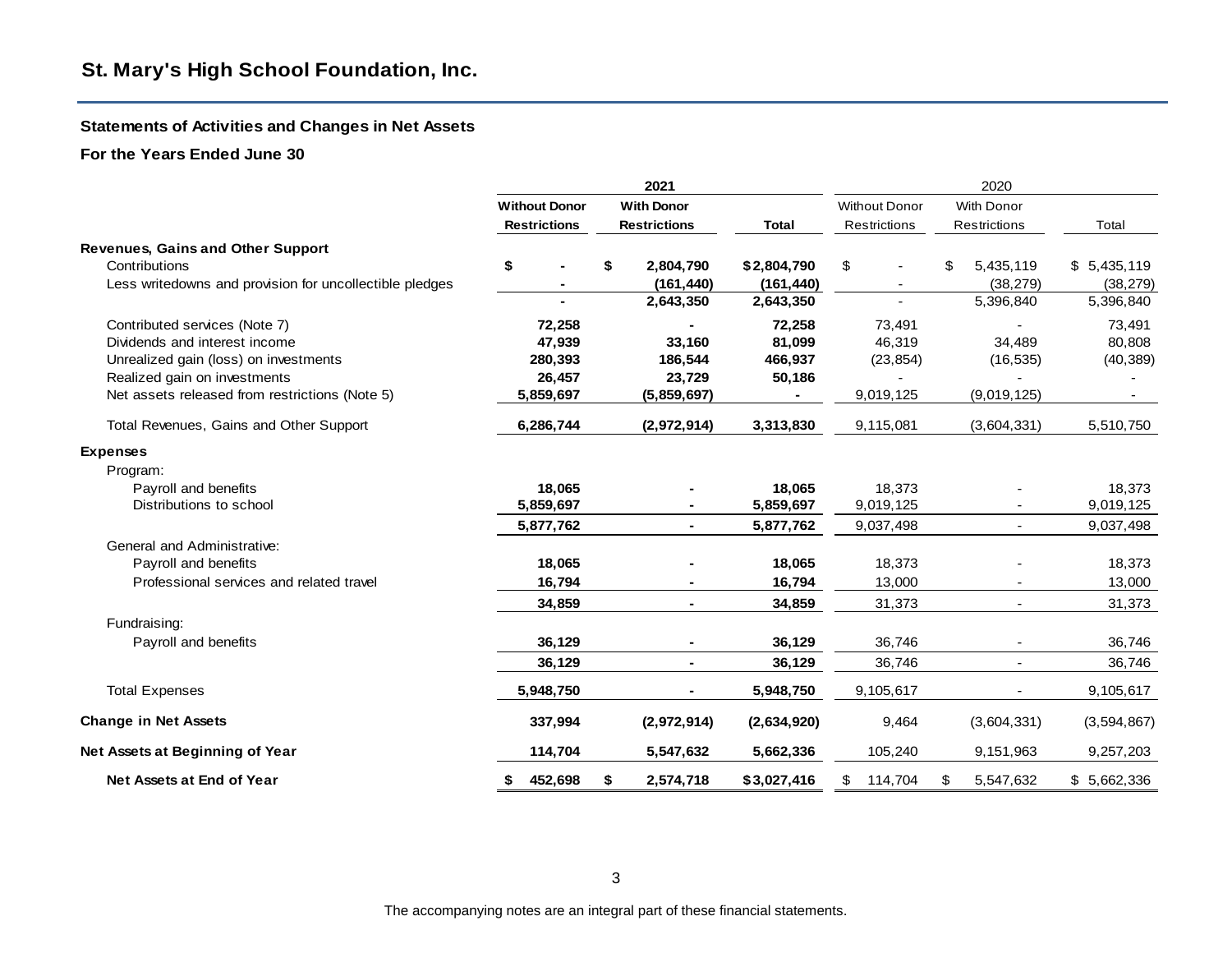**Statements of Cash Flows**

| For the Years Ended June 30                                                                                   |               |                 |
|---------------------------------------------------------------------------------------------------------------|---------------|-----------------|
|                                                                                                               | 2021          | 2020            |
| CASH FLOWS FROM OPERATING ACTIVITIES                                                                          |               |                 |
| Change in net assets                                                                                          | \$(2,634,920) | $$$ (3,594,867) |
| Adjustments to reconcile change in net assets to net cash<br>from operating activities:                       |               |                 |
| Net realized and unrealized (gains) losses on investments<br>Changes in operating assets and liabilities:     | (517, 123)    | 40,389          |
| Promises to give, net                                                                                         | 443,736       | (376, 502)      |
| Due to/from St. Mary's High School                                                                            | (29, 701)     | (39, 410)       |
| Accounts payable and accrued expenses                                                                         | (1, 599)      | (2,777)         |
| NET CASH USED IN OPERATING ACTIVITIES                                                                         | (2,739,607)   | (3,973,167)     |
| CASH FLOWS FROM INVESTING ACTIVITIES                                                                          |               |                 |
| Purchase of investments                                                                                       | (81,072)      | (78, 186)       |
| Proceeds from the sale of investments                                                                         | 209,425       |                 |
| NET CASH PROVIDED BY (USED IN) INVESTING ACTIVITIES                                                           | 128,353       | (78, 186)       |
| NET DECREASE IN CASH AND RESTRICTED CASH                                                                      | (2,611,254)   | (4,051,353)     |
| <b>CASH AND RESTRICTED CASH:</b>                                                                              |               |                 |
| AT BEGINNING OF YEAR                                                                                          | 2,645,252     | 6,696,605       |
| AT END OF YEAR                                                                                                | \$<br>33,998  | \$<br>2,645,252 |
| Reconciliation of total cash and restricted cash to amounts shown<br>in the statements of financial position: |               |                 |
| Cash                                                                                                          | \$<br>28,352  | 2,639,634<br>\$ |
| <b>Restricted cash</b>                                                                                        | 5,646         | 5,618           |
|                                                                                                               | \$<br>33,998  | \$2,645,252     |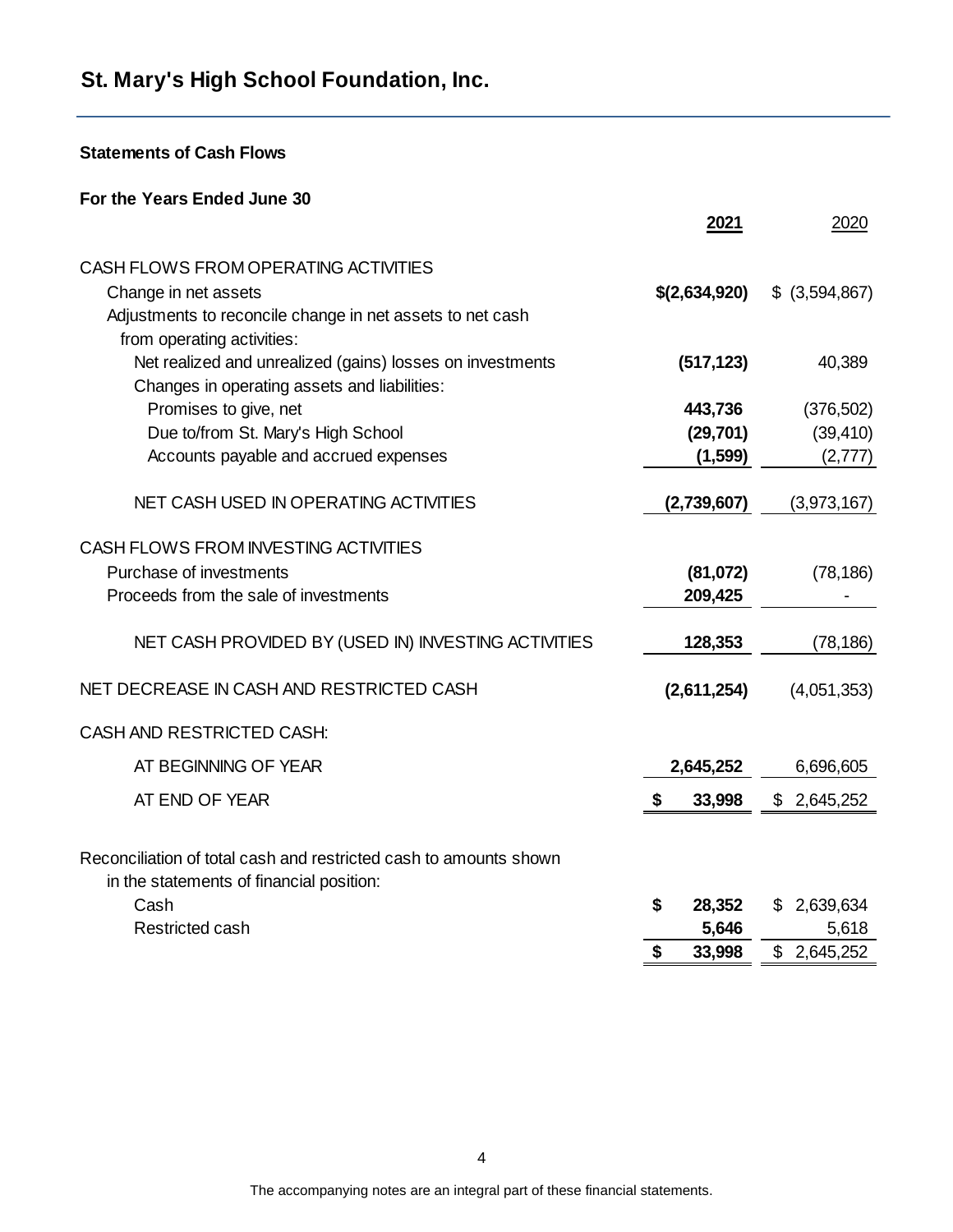#### **Notes to Financial Statements**

**June 30, 2021**

#### **Note 1 – Nature of Organization**

St. Mary's High School Foundation, Inc. (the "Foundation") was formed on April 22, 2002 for the purpose of raising funds in the form of contributions from individuals, corporations and other foundations, to assist in and facilitate the renovation and improvement of the buildings comprising St. Mary's High School, Inc. (the "School") in Lynn, Massachusetts, and to generally support the overall educational mission of the School. The Foundation and the School share a common membership on their respective Boards.

#### **Note 2 – Significant Accounting Policies**

Basis of Accounting and Reporting – The financial statements of the Foundation have been prepared under the accrual method of accounting in conformity with generally accepted accounting principles.

Accounting Estimates – The preparation of financial statements in conformity with accounting principles generally accepted in the United States of America, requires management to make estimates and assumptions that affect the reported amounts of assets and liabilities, the disclosure of contingent assets and liabilities, and the reported amounts of support, revenues and expenses. Actual results may differ from those estimates.

Financial Statement Presentation – The Foundation presents, in its statement of financial position and its statement of activities and changes in net assets, two classes of net assets based on the existence or absence of donor-imposed restrictions as follows:

*Net Assets Without Donor Restrictions* – These are net assets available for use in general operations and not subject to donor restrictions. At its discretion, the Board of Trustees may designate net assets without restrictions for specific purposes.

*Net Assets With Donor Restrictions* – These net assets are subject to donor-imposed restrictions. Some donor-imposed restrictions are temporary in nature, such as those that will be met with the passage of time, the occurrence of events or the use of the funds as specified by the donor. Other donor-imposed restrictions may be perpetual in nature where the donor stipulates that the funds be maintained in perpetuity, such as endowments.

Donor-restricted support is recorded as "net assets with donor restrictions" when received or pledged. When a temporary donor-imposed restriction expires, either by use of the funds for the specified purpose or by the expiration of a time restriction, related amounts of "net assets with donor restrictions" are reclassified to "net assets without donor restrictions", and reported in the statement of activities as "net assets released from restrictions".

Contributions made with donor-imposed restrictions to maintain the principal in perpetuity, while allowing the use of income generated therefrom, are also classified as "net assets with donor restrictions". Income derived from the investment of these perpetual net assets is reported as an increase in "net assets without donor restrictions" or "net assets with donor restrictions", depending on the terms of the donor instrument. Unrealized gains or losses on perpetual net assets are reported as increases or decreases in "net assets with donor restrictions" unless the donor explicitly states otherwise.

See Note 5 regarding restrictions on net assets.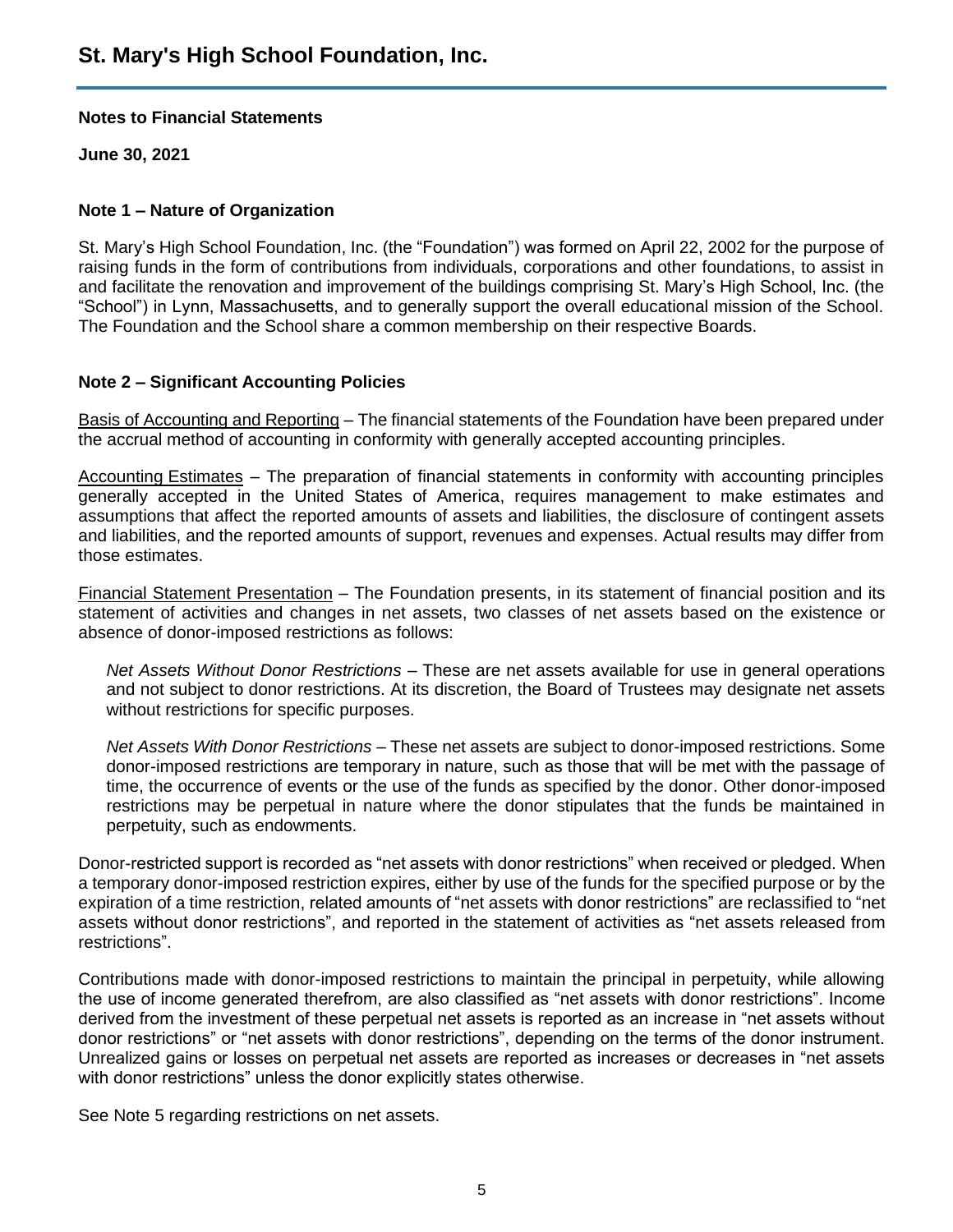# **Note 2 – Significant Accounting Policies (Cont.)**

Contributions – The Foundation follows guidance under Accounting Standards Update (ASU) 2018-08, *"Clarifying the Scope and the Accounting Guidance for Contributions Received and Contributions Made"*. The ASU is intended to assist entities in evaluating whether transactions should be accounted for and reported as contributions or as exchange transactions, and in determining whether a contribution is conditional or unconditional. The ASU clarifies that a contribution represents a nonreciprocal transaction where the grantor or donor does not receive a benefit of commensurate value in return for the assets or resources provided to the recipient. In an exchange transaction, the resource provider receives some thing or benefit of commensurate value in return for the resources provided. Exchange transactions include instances where a transfer of assets represents a payment from a third-party payer on behalf of an existing exchange transaction between the recipient and an identified customer receiving the benefit. However, where the benefit or potential benefit is received by the public or segments thereof, and the resource provider (such as a foundation, government agency, corporation or other entity) only receives indirect or incidental benefit that is not of commensurate value, the transaction is treated as a contribution for accounting purposes.

Distinguishing between contributions and exchange transactions determines the appropriate accounting and reporting for a transaction. Transactions determined to be contributions are reported as revenue or support with or without donor restrictions as described above, Financial Statement Presentation.

Conditional Grants and Contributions – Conditional grants and contributions are not recognized as revenue or support until they become unconditional, that is, at the time when the conditions on which they depend are substantially met. The Foundation has no conditional grants or contributions at June 30, 2021 or 2020.

Promises to Give – Promises to give to the Foundation are stated net of an allowance for doubtful collection, when considered necessary by management, which would be reported on the face of the Foundation's statement of financial position. The allowance is established via a reduction to contributed support for the year. On a periodic basis, management evaluates its promises to give and establishes or adjusts its allowance to an amount that it believes will be adequate to absorb possible losses on promises that may become uncollectible, based on evaluations of the collectability of individual pledges, the Foundation's history of prior loss experience, and on current economic conditions. Promises to give are written off and charged against the allowance when management believes that the collectability of the specific promise to give is unlikely (see Note 4).

Contributed Services from an Affiliate – Support arising from services provided to the Foundation from the School has been recognized in the accompanying financial statements, with an equal amount recognized as expense as the cost recognized by the affiliate providing those services would have been purchased by the Foundation if not contributed (see Note 7).

Fair Value Measurements – The Foundation follows Accounting Standards Codification (ASC) Topic 820 for assets and liabilities that are measured at fair value on a recurring basis, principally its investments. This standard defines fair value, establishes a framework for measuring fair value, and requires disclosures about fair value measurements (see Note 3).

Cash – For the purpose of balance sheet classification, cash consists of amounts on-hand and in bank accounts, including time deposits with original maturities of 90 days or less. Restricted cash accounts are excluded from this classification.

Statement of Cash Flows – For the purposes of presenting the statement of cash flows, the Foundation considers cash to be cash in banks, including restricted cash. Restricted cash has been earmarked for specific purposes by donors. At June 30, 2021 and 2020, restricted cash consists of \$5,646 and \$5,618, respectively, restricted for future replacement, improvement and additions to property and equipment of the School.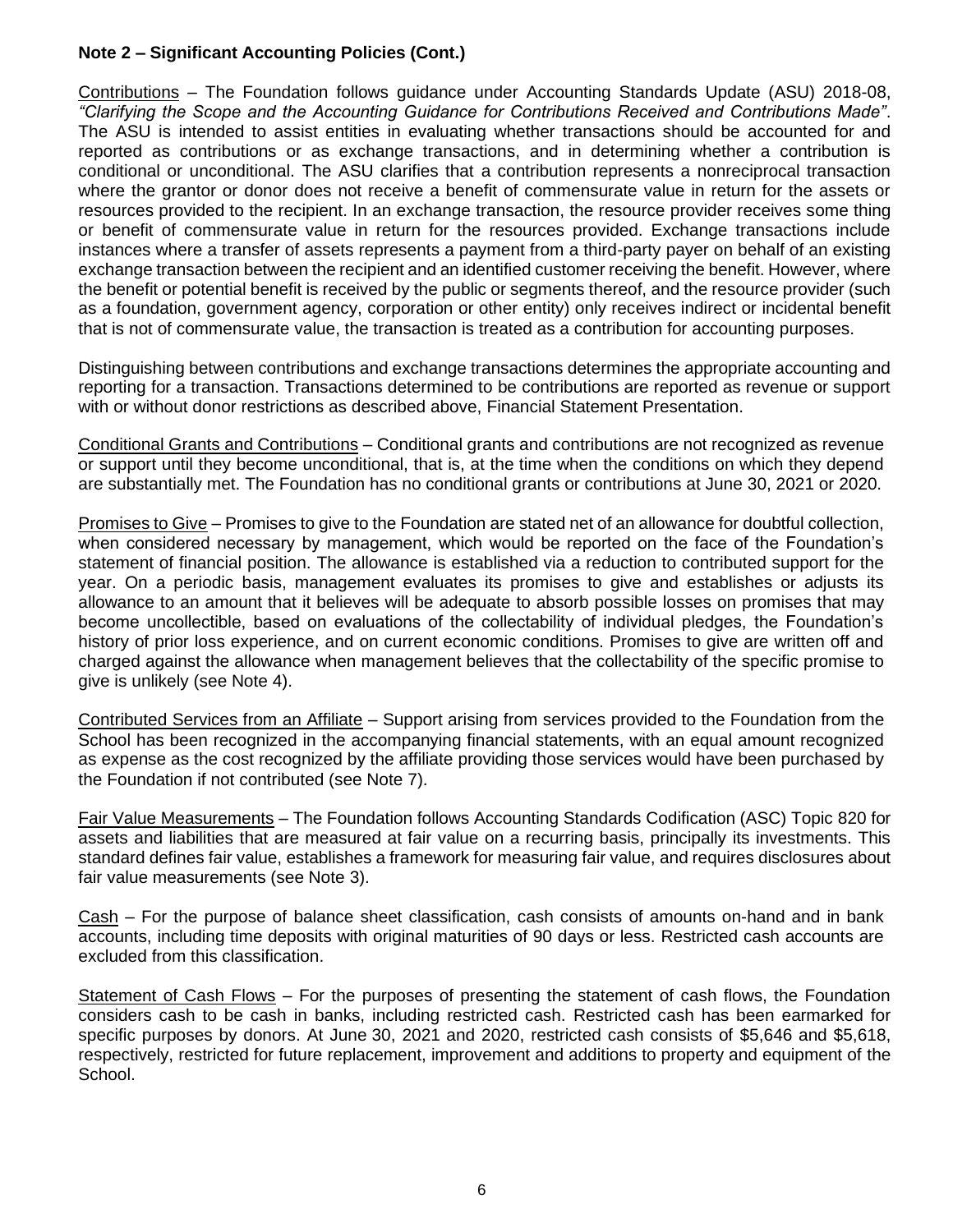# **Note 2 – Significant Accounting Policies (Cont.)**

Investments – The Foundation's investments are reported at fair value. Changes in fair value are reflected in the statements of activities as net unrealized gains (losses) on investments (see Note 3).

Expenses by Nature and Function – The statement of activities and changes in net assets reports the Foundation's expenses by natural classification and by function, either program or supporting functions. Certain expenses are charged directly to the program to which they relate or to supporting functions. Other expenses require allocation to programs and/or supporting functions, which is made on a reasonable basis that is consistently applied in the accompanying financial statements. The expenses that are allocated include salaries and wages, payroll taxes and benefits, which are allocated on the basis of estimated efforts.

Tax-Exempt Status – The Foundation is recognized as an organization exempt from federal income tax under Section 501(c)(3) of the Internal Revenue Code, whereby only unrelated business income, as defined by Section 512(a)(1) of the Code, is subject to income taxation.

Evaluation of Subsequent Events – Management has evaluated subsequent events involving the Foundation for potential recognition or disclosure in the accompanying financial statements. Subsequent events are events or transactions that occurred after June 30, 2021 through May 11, 2022, the date the accompanying financial statements were available to be issued.

#### **Note 3 – Investments**

Investments consist of the following:

|                                              |             |   | Unrealized | Fair        |
|----------------------------------------------|-------------|---|------------|-------------|
|                                              | Cost        |   | Gains      | Value       |
| June 30, 2021:                               |             |   |            |             |
| <b>Investments in Common Investment Fund</b> | \$1,688,594 | S | 640,494    | \$2,329,088 |
| June 30, 2020:                               |             |   |            |             |
| Investments in Common Investment Fund        | \$1,766,761 |   | 173.557    | \$1.940.318 |

The investment in the Common Investment Fund represents shares in a mutual fund established by the Roman Catholic Archbishop of Boston, a Corporation Sole (RCAB), to provide a common investment pool in which it and other related entities may participate.

The Common Investment Fund invests nearly all of its funds in the RCAB Collective Investment Partnership (the "Investment Partnership"), the underlying investments of which are primarily equity and fixed income securities (U.S. Government and agency securities, asset-backed securities and corporate bonds) owned either directly or indirectly through mutual funds and private entities. The make-up of the Investment Partnership's investments at June 30, 2021 (the most recently issued audited financial statement of the Partnership) was 32% domestic common stocks, 23% fixed-income securities, 27% private investments and 18% mutual funds and other investments.

The Foundation currently receives a quarterly dividend from the Common Investment Fund equaling 1% of the prior quarter's fair value (4% annually). These dividends are reinvested on a quarterly basis.

Fair Value Measurements – The Foundation follows Accounting Standards Codification (ASC) Topic 820 for assets and liabilities that are measured at fair value on a recurring basis, principally its investments. The standard established a three-level fair value hierarchy that prioritizes the inputs and assumptions used to measure fair value, giving the highest priority to Level 1 measurements. The three levels of the fair value hierarchy are: Level 1 (securities valued using quoted prices from active markets for identical assets), Level 2 (securities not traded on an active market for which observable market inputs are readily available), and Level 3 (securities valued based on significant unobservable inputs). Investments are classified in their entirety based on the lowest level of input that is significant to the fair value measure-ment.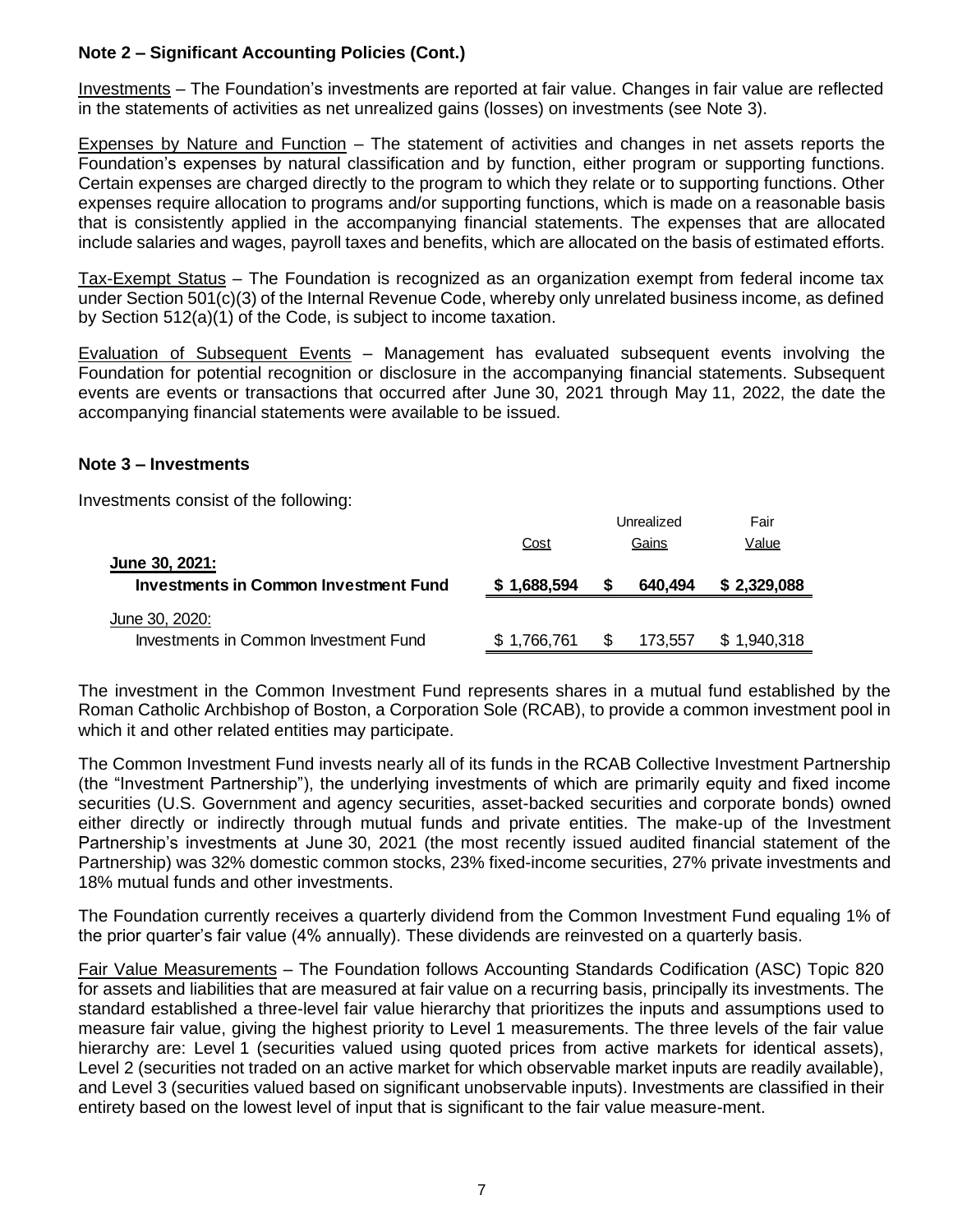# **Note 3 – Investments (Cont.)**

Unit values in the Common Investment Fund (CIF) do not have quoted prices in active markets or significant other observable inputs that have quoted market prices, although the Foundation can redeem its investments at the net asset values per share at June 30, 2021. The Foundation estimates the net asset value of its unit holdings in the CIF based on the Foundation's share of the underlying net assets of the CIF investment portfolio. The Foundation's investment in the CIF is considered valued under Level 2 inputs.

The Common Investment Fund invests nearly all of its funds in the RCAB Collective Investment Partnership (the "Investment Partnership"), the underlying investments of which are primarily equity and fixed-income securities (U.S. Government and agency securities, asset-backed securities and corporate bonds) owned either directly or indirectly through mutual funds and private entities. The fair value of the Investment Partnership's investments in actively-traded domestic securities is determined by State Street Corporation, which obtains bid price quotations from independent pricing services on most securities. Investments in traded foreign securities are fair valued by State Street Corporation at the mean between bid and asked prices. For those securities whose prices are not available through independent pricing services, fair value is estimated by bid price quotations obtained by State Street Corporation from principal makers in those securities, or as determined in good faith by management. Investment holdings of private investment entities that are not actively traded are valued by the managers of those entities.

Risks and Uncertainties – The Foundation's investments are exposed to various risks, such as interest rate, market and credit. Due to the level of risk associated with these investment securities, and the level of uncertainty related to changes in the value of investment securities, it is at least reasonably possible that changes in risks in the near term would materially affect the amounts reported in the Statement of Financial Position and the Statement of Activities.

# **Note 4 – Promises to Give**

Promises to give to the Foundation consist of pledges raised for the Foundation's capital campaign program and are summarized as follows:

|                                                        |   | 2021      | 2020         |
|--------------------------------------------------------|---|-----------|--------------|
| Amounts expected to be collected in less than one year | S | 265,698   | 635,713<br>S |
| Amounts expected to be collected in one to five years  |   | 250,000   | 452,000      |
|                                                        |   | 515,698   | 1,087,713    |
| Less allowance for uncollectible promises to give      |   | (52, 169) | (152,968)    |
| Less unamortized discount                              |   | (22, 417) | (49, 897)    |
| Recorded net value of promises to give                 |   | 441,112   | 884,848      |

Promises to give are recorded at the present value of estimated future cash flows. The present value of estimated cash flows has been measured utilizing a risk adjusted discount rate of 4% at both June 30, 2021 and 2020.

At June 30, 2021, promises to give from three individuals, approximately \$300,000, \$100,000 and \$75,000, represent 58%, 19% and 15% of the total gross promises to give, respectively. The Foundation's remaining promises to give represent donor pledges due from various individuals, corporations, and foundations.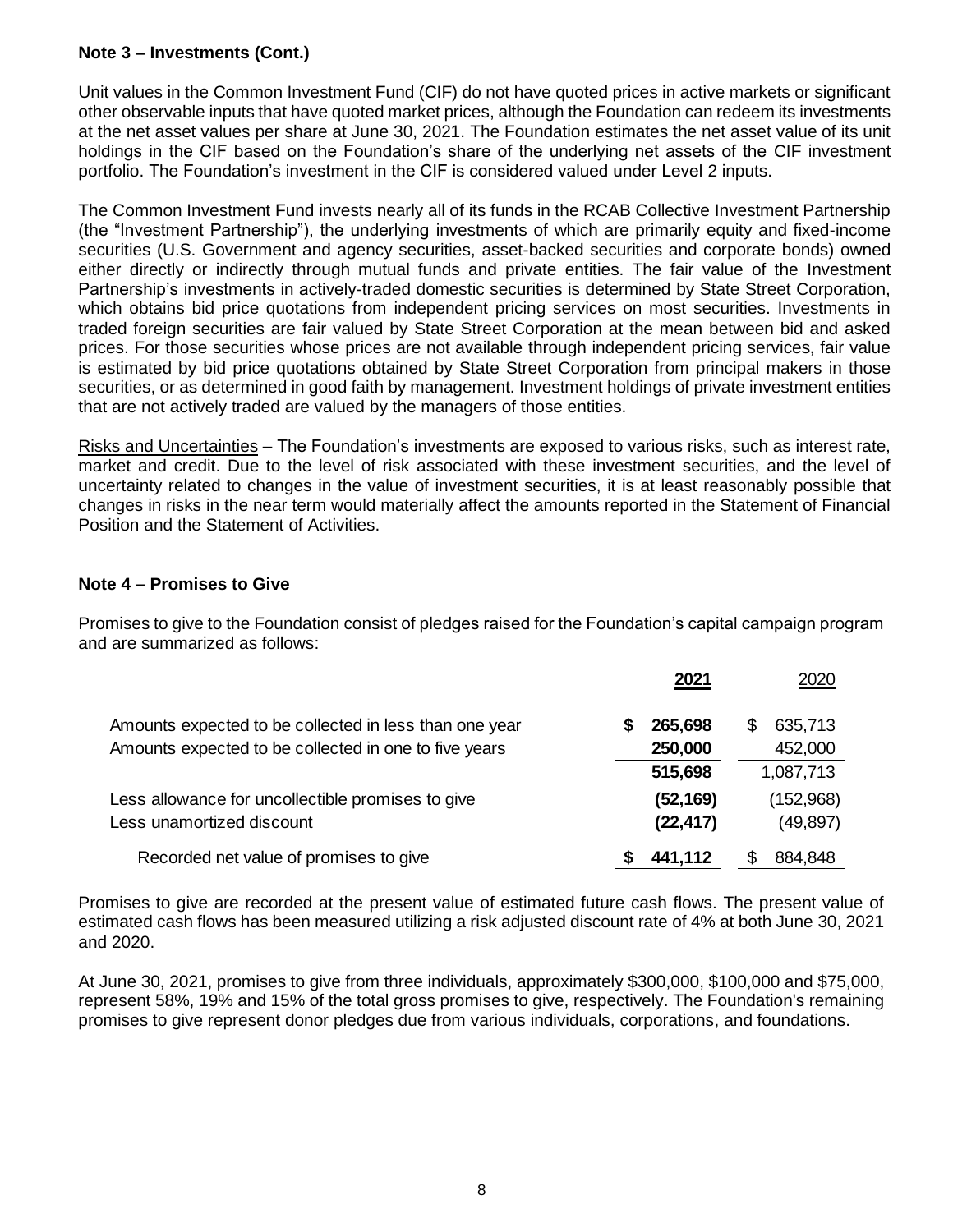#### **Note 5 – Net Assets with Restrictions**

The following is a summary of net assets with donor restrictions at June 30:

|                     | 2021        | 2020        |
|---------------------|-------------|-------------|
| Temporary in nature | \$2,018,250 | \$4,991,164 |
| Perpetual in nature | 556,468     | 556,468     |
|                     | \$2,574,718 | \$5,547,632 |

Net assets with donor restrictions which are temporary in nature include amounts that are restricted for the following purposes at June 30:

|                                                                   | 2021        | 2020           |
|-------------------------------------------------------------------|-------------|----------------|
| Scholarships & financial aid to students of the High School (CIF) | 614,299     | 717,298<br>\$. |
| Capital campaign for the High School                              | 975,207     | 3,982,102      |
| Accumulated income from endowments                                | 118,671     | 24,292         |
| College scholarships for students of the High School              | 310,073     | 267,472        |
|                                                                   | \$2,018,250 | \$4,991,164    |

Donor restricted net assets include the following endowment funds, which are required to be maintained in perpetuity, the income from which is expendable to support scholarships for students of the School at June 30:

|                                                  | 2021    | 2020    |
|--------------------------------------------------|---------|---------|
| Joseph M. Hines Estate                           | 168,487 | 168,487 |
| Schickling Family Scholarship Fund               | 109,500 | 109,500 |
| Corcoran Scholarship in Honor of Eleanor Wessell | 229,516 | 229,516 |
| Terri Maguire Scholarship Fund                   | 48,965  | 48,965  |
|                                                  | 556,468 | 556,468 |

Donor restricted net assets, including restricted contributions received during the year, were released and used for the following purposes during the years ended June 30:

|                                                               | 2021        | 2020        |
|---------------------------------------------------------------|-------------|-------------|
| Scholarships and financial aid to students of the High School | 190,425     | - \$<br>۰   |
| College scholarships                                          | 19,000      |             |
| Capital campaign for the High School                          | 5,650,272   | 9,019,125   |
|                                                               | \$5,859,697 | \$9,019,125 |

The capital campaign for the School is for the purpose of creating Arts, Teaching and Student Life facilities and acquiring property that will create space for academic offerings (including the Gateway building) and for increasing the School's endowment, which includes providing more scholarships and financial aid to students of the School.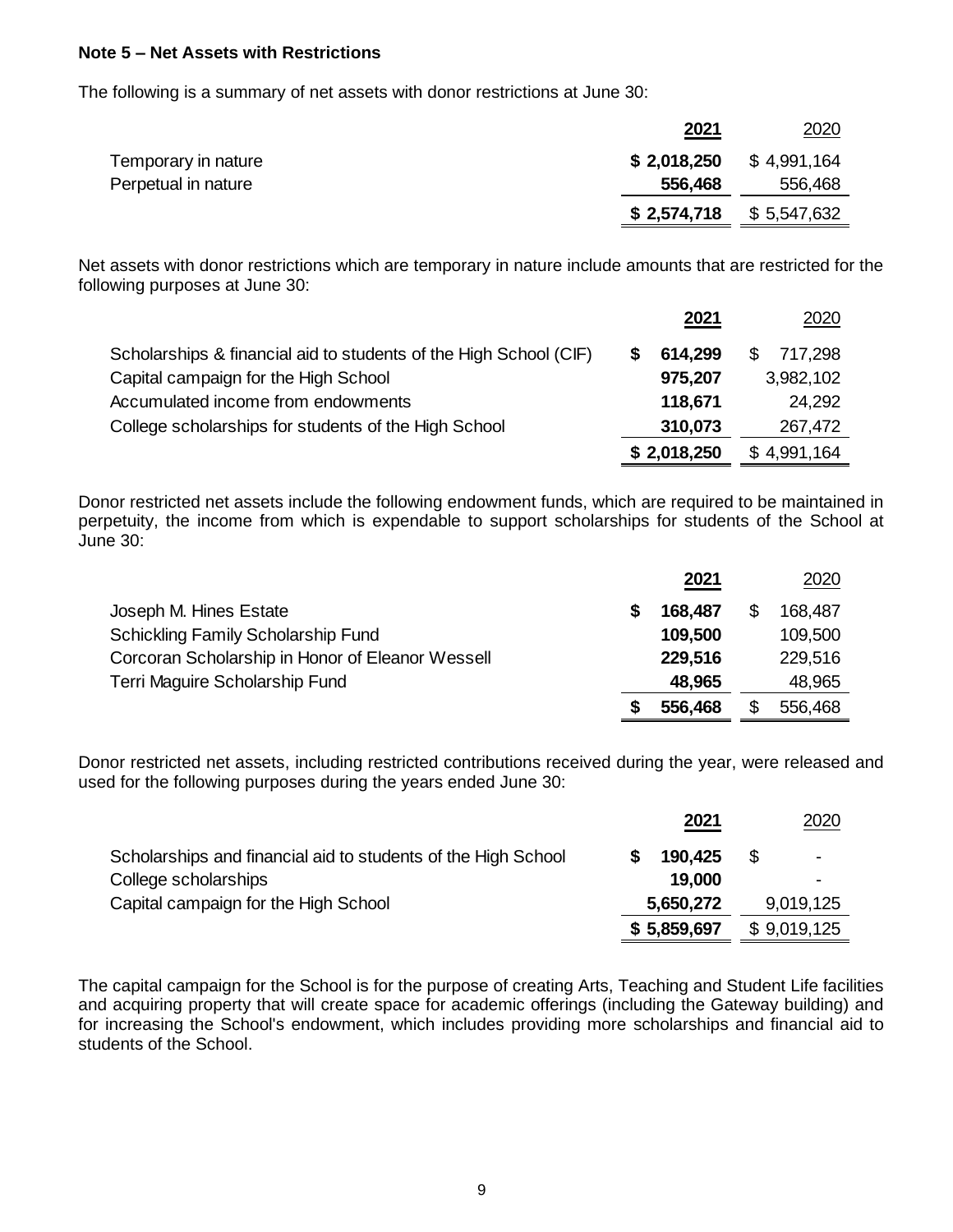# **Note 6 – Endowments**

The Foundation's net assets that are perpetual in nature consist of endowment funds established to support scholarships to students of St. Mary's (see Note 5). As required by accounting principles generally accepted in the United States of America, net assets associated with endowment funds are classified and reported based on the existence or absence of donor-imposed restrictions.

Interpretation of Relevant Law – The Foundation has historically viewed the Massachusetts Uniform Prudent Management of Institutional Funds Act (UPMIFA) as requiring the Foundation to preserve the fair value of the original gift as of the gift date of the donor-restricted endowment funds, absent explicit donor stipulations to the contrary.

As a result of this interpretation, the Foundation classifies as net assets with donor restrictions (a) the original value of gifts donated to the permanent endowment, (b) the original value of subsequent gifts to the permanent endowment, and (c) accumulations to the donor restricted endowment made in accordance with the direction of the applicable donor gift instrument at the time the accumulation is added to the fund. This is regarded as the "historic dollar value" of the endowment fund. Also included in net assets with donor restrictions is the accumulated appreciation on the donor restricted endowment funds which are available for expenditure in a manner consistent with donor intentions and the standard of prudence prescribed by UPMIFA.

Funds with Deficiencies – From time-to-time, the fair value of assets associated with individual donorrestricted endowment funds may fall below the "historic dollar value". Deficiencies of this nature are reported by a charge to net assets with donor restrictions. Deficiencies may result from unfavorable market fluctuations that occurred. There were no such deficiencies as of June 30, 2021 and 2020.

Endowment Investment Policy – The Foundation has adopted an investment philosophy which, combined with the spending rate of the School, attempts to provide a predictable stream of returns thereby making funds available to programs that are supported by its endowment, while at the same time seeking to maintain the purchasing power of the endowment assets. Endowment assets include those assets of donor-restricted funds that the Foundation must hold in perpetuity or for donor-specified periods. Under the Foundation's Investment Policy and spending rate, both of which are approved by the Board of Trustees, the endowment assets are invested in a manner that is intended to produce an inflation-adjusted return in excess of the spending rate over a long period of time. Actual returns in any given year may vary.

Strategies Employed for Achieving Objectives – To satisfy its long-term rate-of-return objectives, the Foundation relies on a total return strategy in which investment returns are achieved through both capital appreciation (realized and unrealized) and current yield (interest and dividends). The Foundation has invested its endowment investment portfolio in the Common Investment Fund, which in-turn invests in the Collective Investment Partnership.

The Investment Committee of the RCAB is responsible for selecting the investment managers of the Collective Investment Partnership. The Investment Committee's investment rationale is to include an array of different strategy and investment managers for the Collective Investment Partnership's portfolio to reduce overall volatility while providing investment returns above industry benchmarks. (See Note 3, Investments, for more details on the Foundation's investments and how they are valued.)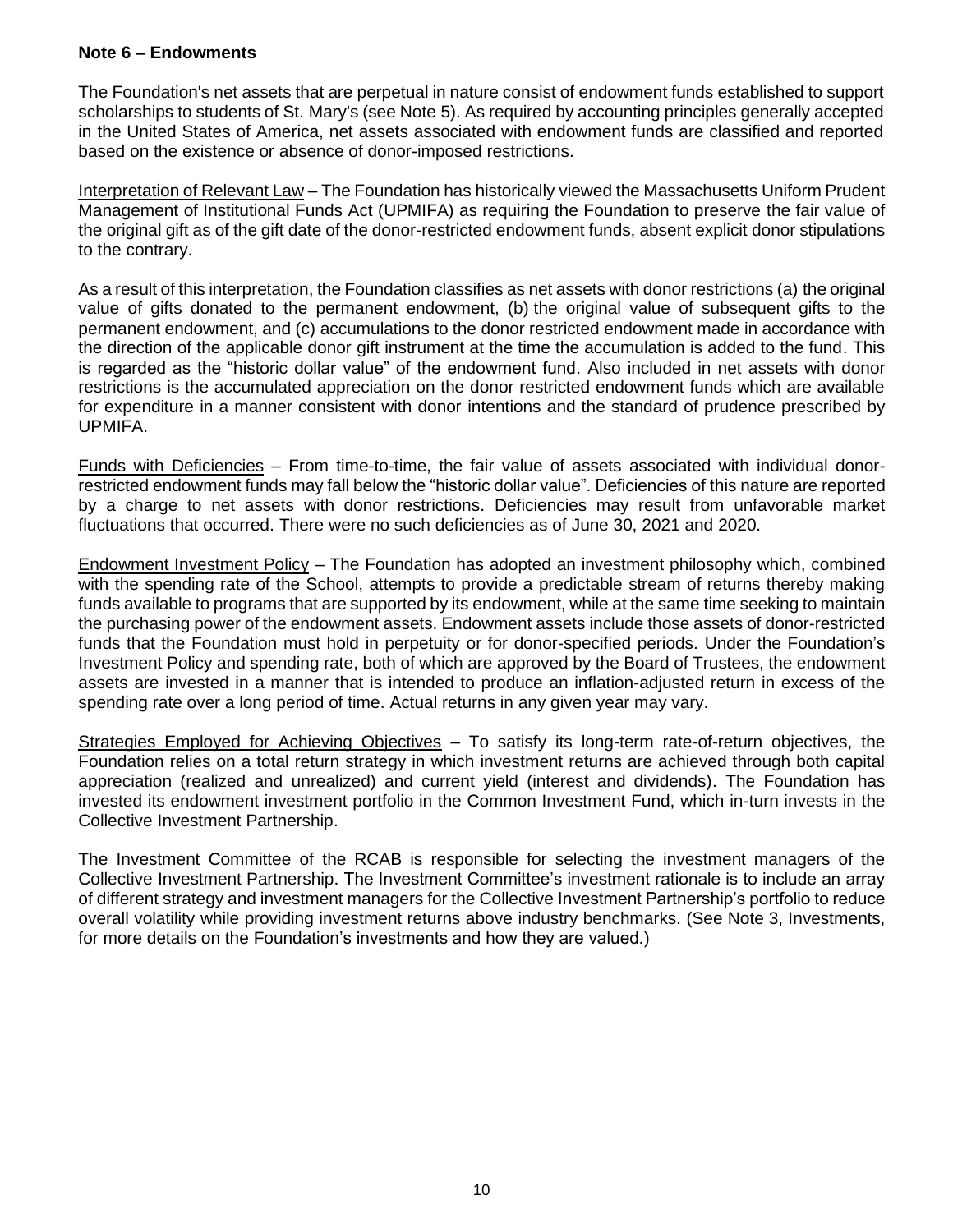# **Note 6 – Endowments (Cont.)**

Endowment net asset composition by type of fund as of June 30 is as follows:

|                                           | Donor-Restricted |           |    |           |           |  |
|-------------------------------------------|------------------|-----------|----|-----------|-----------|--|
|                                           | Temporary        |           |    | Perpetual |           |  |
|                                           |                  | in Nature |    | in Nature | Total     |  |
| For the year ended June 30, 2021:         |                  |           |    |           |           |  |
| Endowment net assets at beginning of year | S                | 24,292    | S  | 556,468   | \$580,760 |  |
| <b>Contributions</b>                      |                  |           |    |           |           |  |
| Interest and dividends                    |                  | 24,869    |    |           | 24,869    |  |
| <b>Realized gain on investments</b>       |                  | 20,425    |    |           | 20,425    |  |
| Unrealized gain on investments            | 136,510          |           |    |           | 136,510   |  |
| Appropriation of endowment assets         |                  |           |    |           |           |  |
| for expenditure                           |                  | (87,425)  |    |           | (87,425)  |  |
| Endowment net assets at end of year       |                  | 118,671   | \$ | 556,468   | \$675,139 |  |
| For the year ended June 30, 2020:         |                  |           |    |           |           |  |
| Endowment net assets at beginning of year | \$               | 12,799    | \$ | 556,468   | \$569,267 |  |
| Contributions                             |                  |           |    |           |           |  |
| Interest and dividends                    |                  | 23,914    |    |           | 23,914    |  |
| Unrealized loss on investments            |                  | (12, 421) |    |           | (12, 421) |  |
| Appropriation of endowment assets         |                  |           |    |           |           |  |
| for expenditure                           |                  |           |    |           |           |  |
| Endowment net assets at end of year       | \$               | 24,292    | \$ | 556,468   | \$580,760 |  |

# **Note 7 – Related Party Transactions**

All of the Foundation's investments are in the Common Investment Fund of the RCAB (see Note 3).

As discussed in Note 1, the School is the sole beneficiary of the Foundation. The Foundation is related through common Board membership to the School.

At June 30, 2021, amounts due from the School totaled \$231,844 (\$202,143 was due from the School at June 30, 2020).

Additionally, during the year ended June 30, 2021, the School provided services to the Foundation in the amount of \$72,259 for time incurred by School personnel on behalf of the Foundation (\$73,492 during 2020), which has been recorded as contributed services (see Note 2).

# **Note 8 – Financial Instruments and Concentrations of Credit Risk**

The Foundation's financial instruments that potentially subject it to concentrations of credit risk consist of cash, investments and donor promises to give.

The Foundation maintains its cash accounts in a high-quality financial institution. The account is insured by the Federal Deposit Insurance Corporation. At times, the amounts on deposit may be in excess of insured limits. At June 30, 2021, there were no deposits in excess of FDIC insured limits based on bank balances.